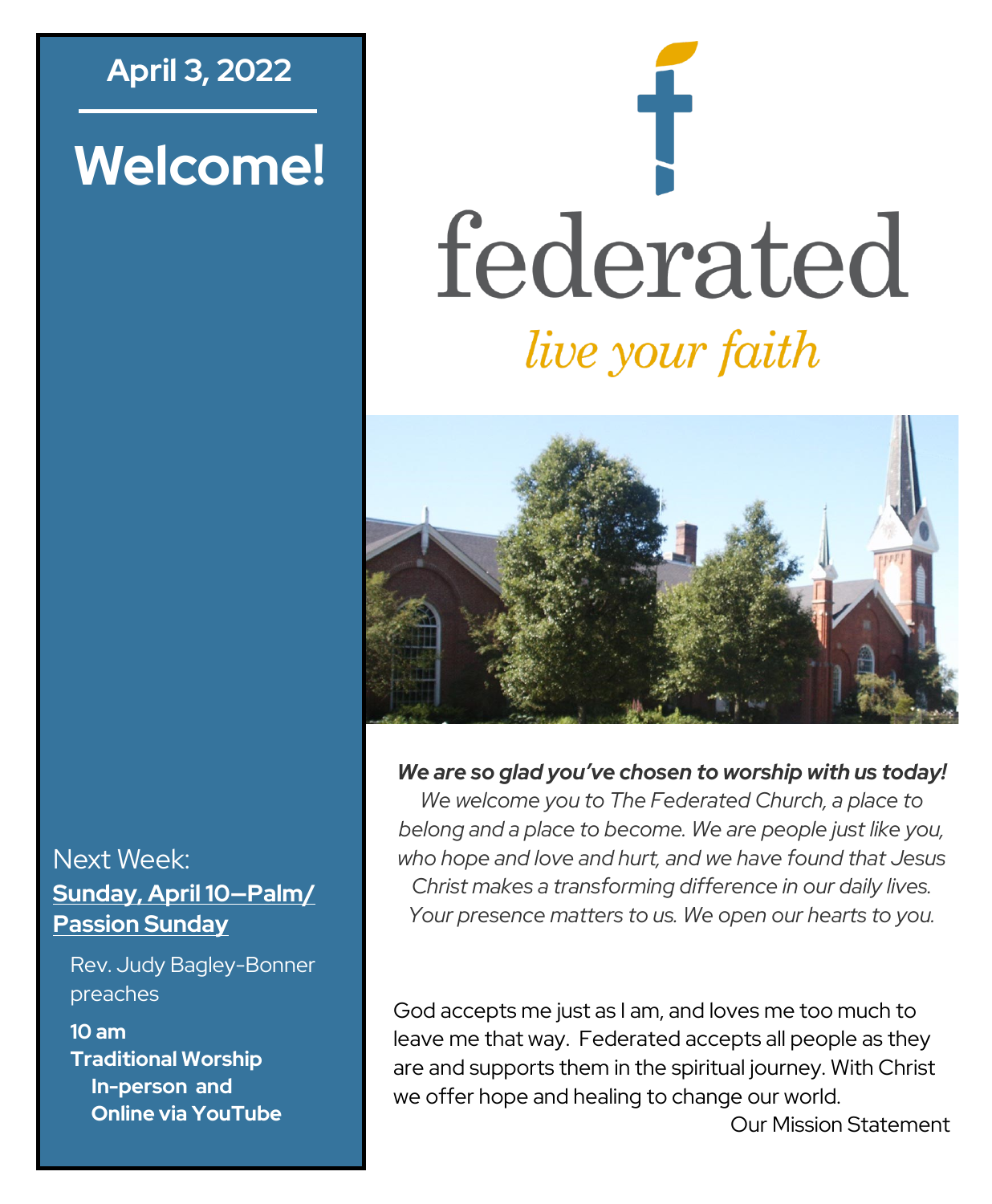# **WHAT'S HAPPENIN**

# **Trinkets & Treasures! - Sign up NOW to help at our annual fundraiser**

#### **Donation Days: April 23-26 | Sale Days: April 27-30**

#### **Lobby sign-ups**

Many volunteers are needed to make this event a success. Shifts are available throughout the week. There's sorting and pricing and hauling and collecting payment to be done. Check out the sign-up boards in the Lobby or find the Realm online signup at [fedchurch.org/TNT.](http://www.fedchurch.org/TNT)

# **Maundy Thursday Tenebrae Service**

# **Thursday, April 14 8 PM**

#### **Sanctuary**

Our annual Maundy Thursday worship is a moving service where candles are extinguished and lights are dimmed as we remember the final days of Jesus' life. This year the Federated Choir will perform a special piece of music accompanied by a string orchestra as part of the service. Communion will be served. This service will be in-person only; it will not be livestreamed. Pre-service music will begin at 7:30pm.

# **CLC Event: Out Nature (Session 3)**

#### **Rethinking, Rebuilding and Restoring Our Relationship with the Earth Saturday, April 9 2-3:30 PM**

#### **North Chagrin Nature Center, Mayfield Village, or online via Zoom**

Jeff Riebe, Naturalist with the Cleveland Metroparks, will be our presenter. Why relegate nature only to parks and preserves? What if you could encourage biodiversity in your own backyard by focusing on the beneficial plantings you already have and expand your landscape to truly benefit the planet? An exploration of beneficial gardens at North Chagrin Reservation will allow us to assess our own spaces and expand our understanding of an eco-friendly gardening approach. Open to everyone – share with friends and family. Register at [Communitylifecollaborative.org/ournature.](http://www.Communitylifecollaborative.org/ournature)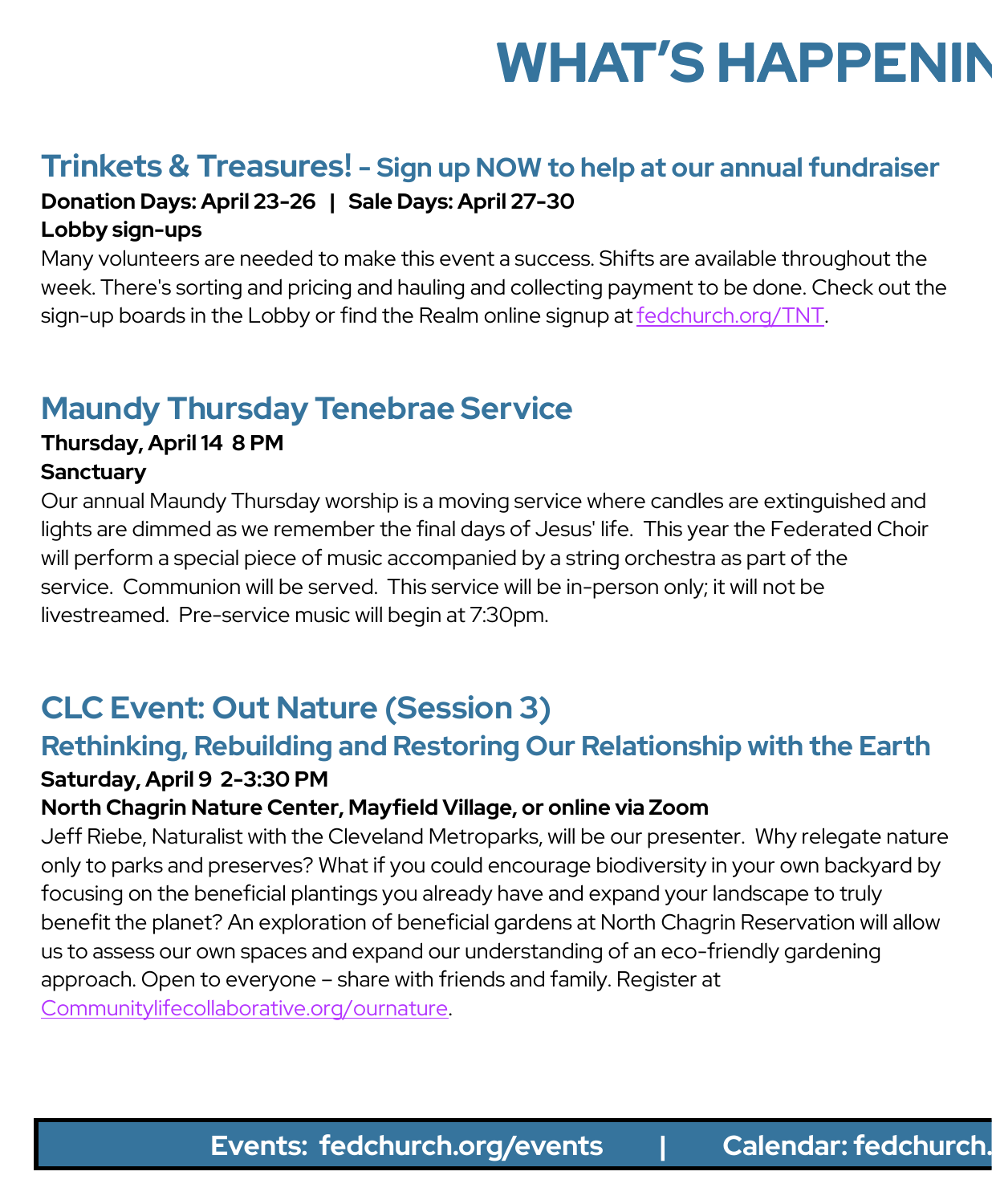# **IG AT FEDERATED?**

# **Hygiene Kit Items—Assembly Today**

TODAY, following worship we will be assembling hygiene kits for Church World Services (CWS). The kits go to refugees such as those from the Ukraine and Afghanistan.

# **Ukraine Relief Effort Giving Opportunity**

We are collecting contributions to the UCC Ukraine Relief Emergency Appeal. Gifts will provide shelter, food, and other care to war refugees and internally displaced people. You can make your donation by clicking GIVE NOW at [fedchurch.org/giving](https://www.fedchurch.org/giving) or by mailing a check to 76 Bell St., Chagrin Falls OH 44022 with "Ukraine Emergency Relief Appeal UCC" on the memo line. Thank you for joining us in making a difference.

## **Primetime Federated Forum**

#### **Matt Valencic—"Summer Birds"**

#### **Monday, April 11 Gather at 1:30, Presentation at 2 PM Fellowship Hall**

Matt Valencic has educated and entertained many groups with his wonderful presentations on the subject. Matt's love of the outdoors goes back to a childhood of fishing, hunting and "hanging out in the woods." His program showcases 50 species of "Summer Visitors" through 180 photographs of adult birds, babies, nests and habitats. You will hear songs and calls, some sweet and musical like the Yellow Warbler and others harsh like the Green Heron, and learn something interesting about each bird.